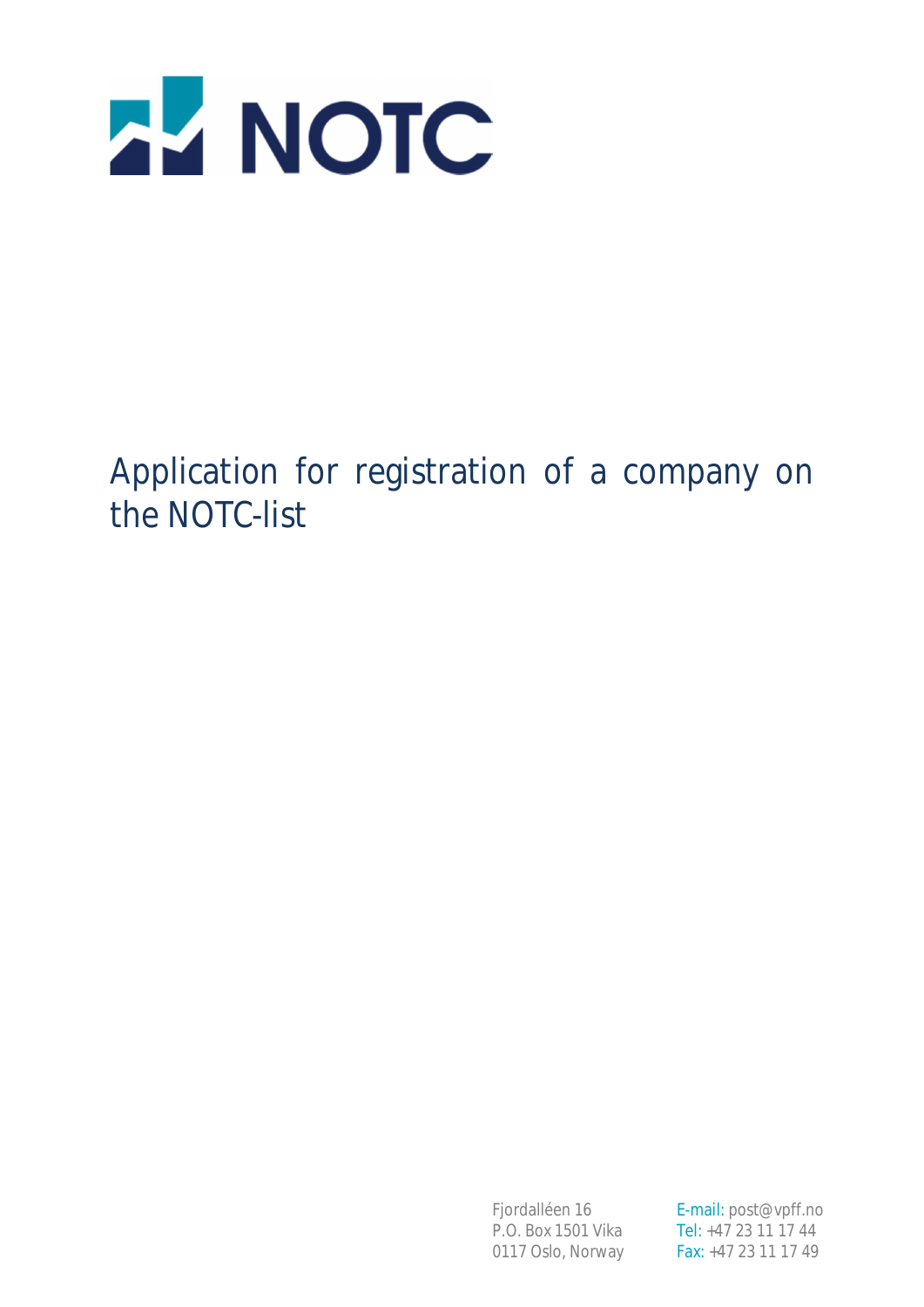### This form is submitted by

| Member firm (full legal name) |  |
|-------------------------------|--|
| Contact person                |  |
| Title contact person          |  |
| Direct telephone              |  |
| Cell phone                    |  |
| E-mail                        |  |

As sponsor to the company whereby this application is submitted, we, being a member firm of the Norwegian Securities Dealers Association (the "Association") hereby confirm that we have performed our evaluations of the company, hereunder formal KYC and AML procedures in accordance with prevailing laws and regulations.

| Place/Date:            |  |
|------------------------|--|
| Signature:             |  |
| Name in block letters: |  |
| Title:                 |  |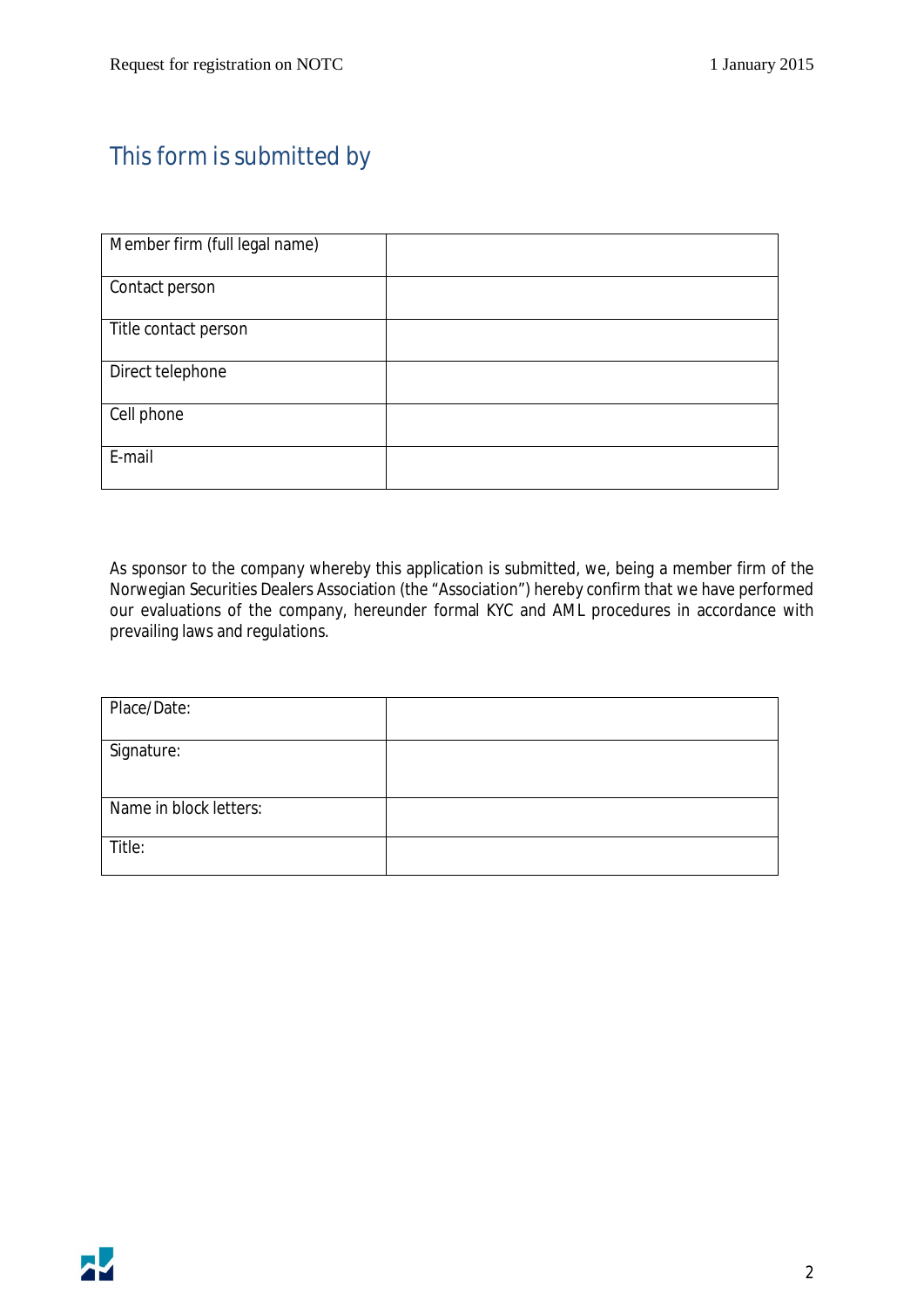### Table of contents

| $\mathbf{1}$   |  |
|----------------|--|
| 2              |  |
| 3              |  |
| 4              |  |
| 5              |  |
| 6              |  |
| $\overline{7}$ |  |
| 8              |  |
| 9              |  |
| 10             |  |
| 11             |  |
| 12             |  |

The following application is to be filled out by the company seeking a registration and to obtain the requested additional information. The information must be accurate and complete.

Please note that the NOTC reserves the right to not process the application in the event not all appendices are enclosed and to call for a meeting with the company at its own discretion in order to decide if the company fulfills the conditions.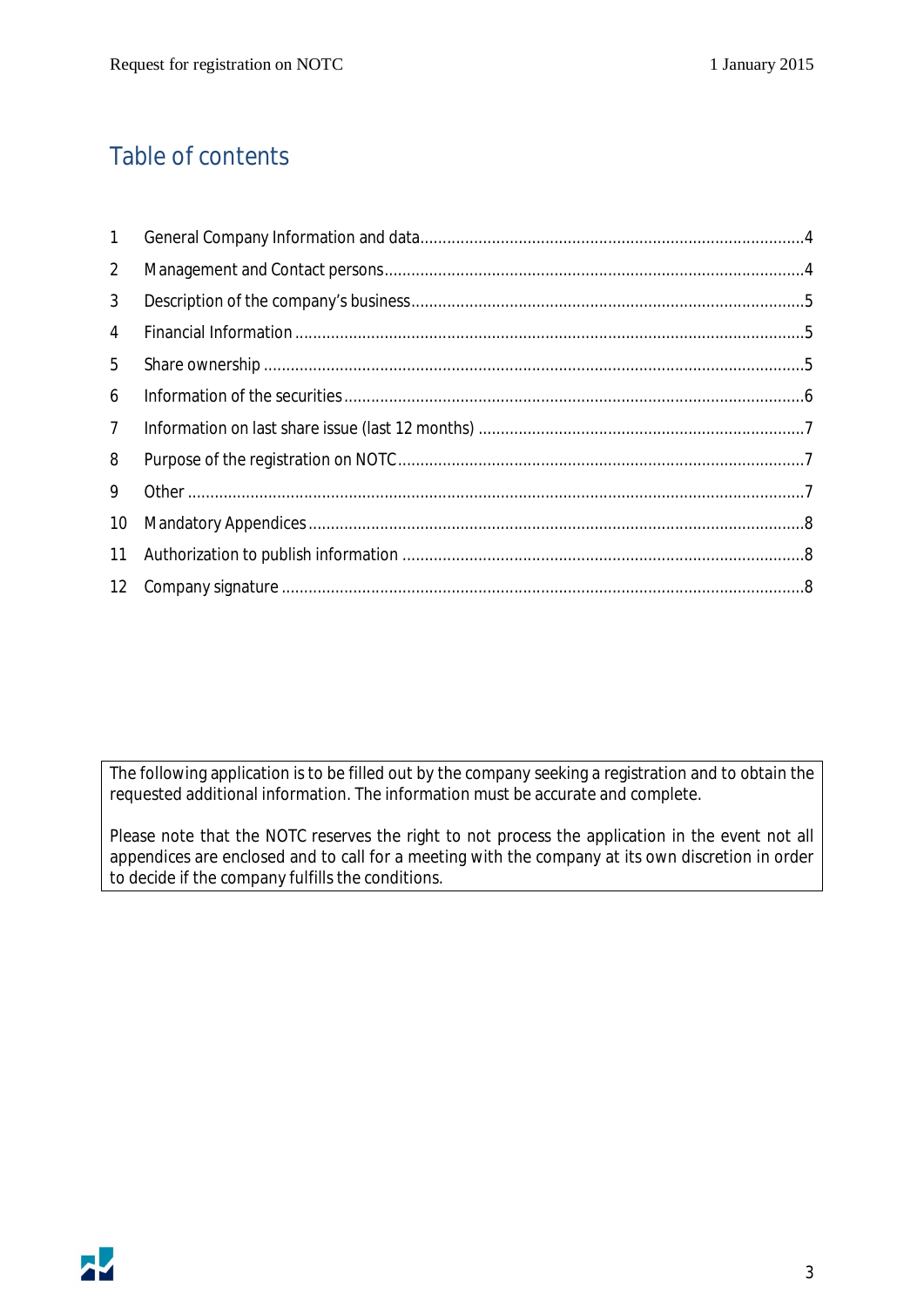| $\overline{\mathbf{1}}$ | <b>General Company Information and data</b>                                                  |                                                                                 |
|-------------------------|----------------------------------------------------------------------------------------------|---------------------------------------------------------------------------------|
| 1.1                     | Full legal company name                                                                      |                                                                                 |
| 1.2                     | Company registration number/<br>US employer ID no.                                           |                                                                                 |
| 1.3                     | Date of incorporation/registration<br>(dd/mm/yyyy)                                           |                                                                                 |
| 1.4                     | Country of incorporation/registration                                                        |                                                                                 |
| 1.5                     | Type of legal entity                                                                         | Limited Company/Corporation (AS)<br>Public Company/Corporation (ASA, Ltd, Inc.) |
| 1.6                     | Is the company publicly quoted on one<br>more regulated markets?                             | <b>No</b><br>Yes, which: Ves, which:                                            |
| 1.7                     | Registered address<br>Postal code, place/city, country                                       |                                                                                 |
| 1.8                     | Visiting address (if different from physical<br>address)<br>Postal code, place/city, country |                                                                                 |
| 1.9                     | Main telephone number                                                                        |                                                                                 |
| 1.10                    | Main fax number                                                                              |                                                                                 |
| 1.11                    | E-mail address                                                                               |                                                                                 |
| 1.12                    | Web address                                                                                  |                                                                                 |

| $\overline{2}$ | <b>Management and Contact persons</b> |  |
|----------------|---------------------------------------|--|
| 2.1            | Name of managing director             |  |
| 2.2            | Name of chief financial officer       |  |
| 2.3            | Name of chairman                      |  |
| 2.4            | Name of primary Contact person (1)    |  |
|                | Title/position                        |  |
|                | Direct telephone number               |  |
|                | Cell phone                            |  |
|                | E-mail address                        |  |
| 2.5            | Name of Contact person (2)            |  |
|                | Title/position                        |  |
|                | Direct telephone number               |  |
|                | Cell phone                            |  |
|                | E-mail address                        |  |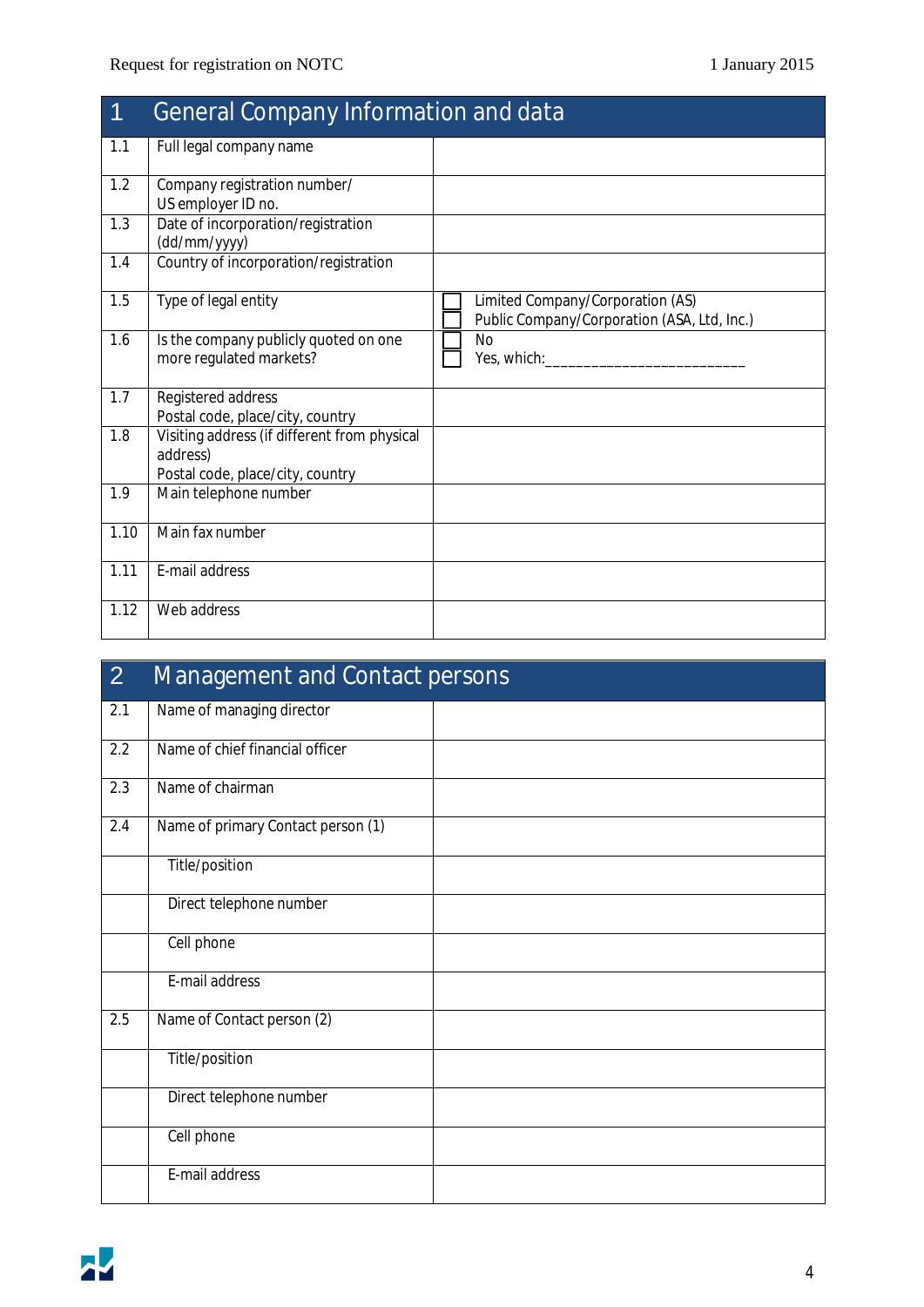## 3 Description of the company's business

Please provide a short description of the company's business.

# 4 Financial Information

| 4.1 | Has the company prepared any annual<br>accounts in accordance with applicable | No (fill out 4.2-4.5 below)<br>Yes (jump to 4.6 below) |
|-----|-------------------------------------------------------------------------------|--------------------------------------------------------|
|     | regulations?                                                                  |                                                        |
| 4.2 | What is the company's annual turnover                                         |                                                        |
|     | last year/quarter?                                                            |                                                        |
| 4.3 | What is the company's profit before tax                                       |                                                        |
|     | last year?                                                                    |                                                        |
| 4.4 | What is the company's total equity last                                       |                                                        |
|     | year/quarter?                                                                 |                                                        |
| 4.5 | What are the company's accounting                                             | <b>IFRS</b>                                            |
|     | standards?                                                                    | <b>NGAAP</b>                                           |
|     |                                                                               | <b>USGAP</b>                                           |
|     |                                                                               | Other, please specify:                                 |
|     |                                                                               |                                                        |
| 4.6 | What is the company's main source of                                          | Operating income/earnings                              |
|     | capital?                                                                      | Investment proceeds                                    |
|     | (choose most appropriate answer)                                              | Commercial Lending                                     |
|     |                                                                               | Other, please specify:                                 |
|     |                                                                               |                                                        |

| 5   | <b>Share ownership</b>                                                                                        |                                  |           |
|-----|---------------------------------------------------------------------------------------------------------------|----------------------------------|-----------|
| 5.1 | Is the company aware of persons who<br>directly or indirectly own or control more<br>than 25% of the company? | No.<br>Yes, please specify below |           |
|     | Name of owner (1)                                                                                             | Tax country                      | Ownership |
|     | Name of owner (2)                                                                                             | Tax country                      | Ownership |
|     | Name of owner (3)                                                                                             | Tax country                      | Ownership |

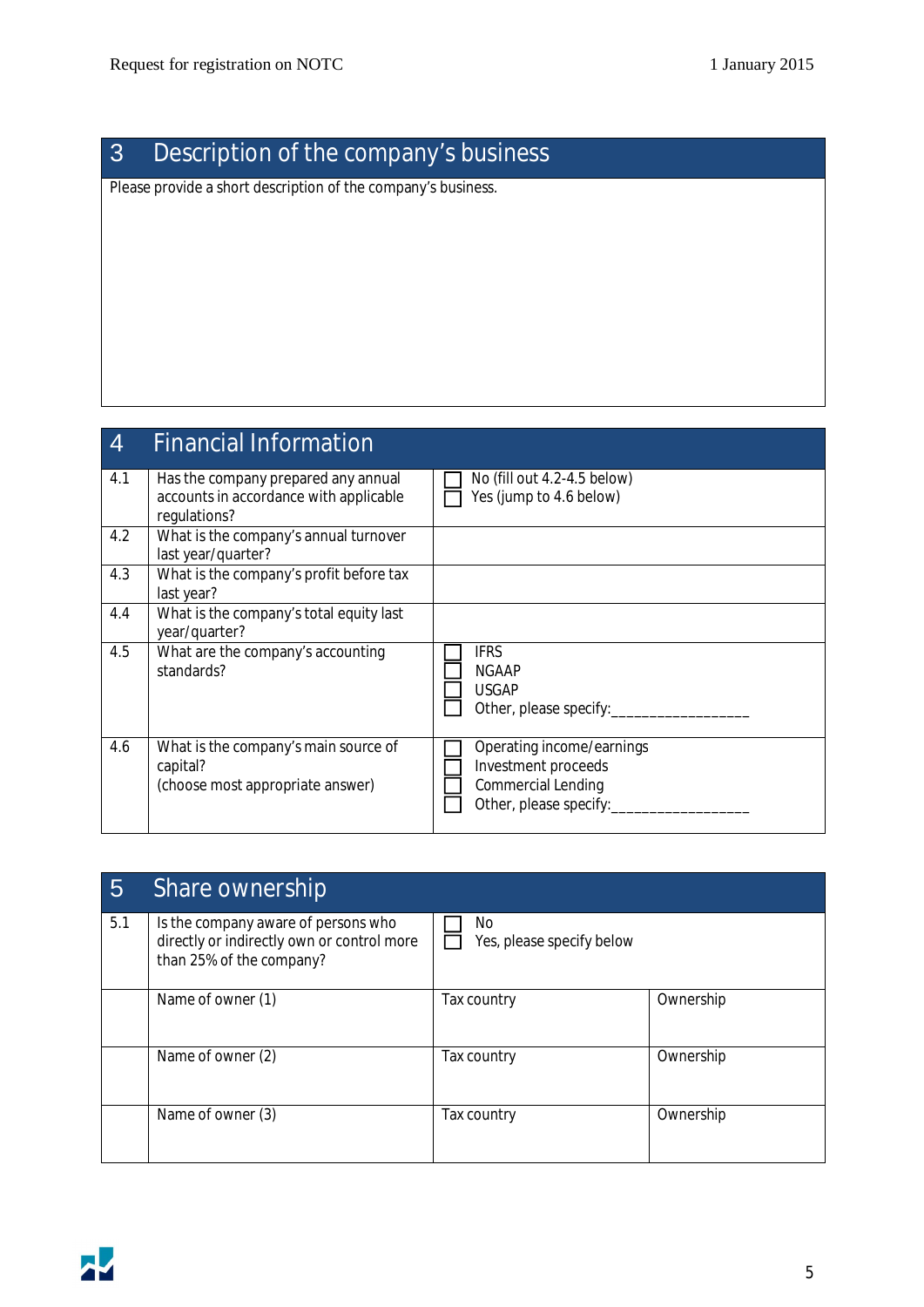| 5.2 | Is your company a subsidiary of another<br>company, i.e. owned more than 50.1%? | No.<br>Yes, please specify below |
|-----|---------------------------------------------------------------------------------|----------------------------------|
|     | Full legal name of parent company                                               |                                  |
|     | Parent company registration number/US<br>tax ID                                 |                                  |
|     | Address/Postal code                                                             |                                  |
|     | Is the parent company publicly listed on a<br>regulated market                  | No.<br>Yes, please specify:      |

| 6    | Information of the securities        |                                                                                                                                                                                                                     |
|------|--------------------------------------|---------------------------------------------------------------------------------------------------------------------------------------------------------------------------------------------------------------------|
| 6.1  | Type of security to be registered    | <b>Common Shares</b><br>Subscription rights<br>Warrants<br>Class B shares<br>Other securities issued by the company,<br>Securities issued by the company not to be<br>registered, please specify:__________________ |
| 6.2  | ISIN number of the security          |                                                                                                                                                                                                                     |
| 6.3  | Par/nominal value                    |                                                                                                                                                                                                                     |
| 6.4  | No. of issued and outstanding shares |                                                                                                                                                                                                                     |
| 6.5  | No. of shares to be registered       |                                                                                                                                                                                                                     |
| 6.6  | Number of shareholders               |                                                                                                                                                                                                                     |
| 6.7  | Registrar of the shares              |                                                                                                                                                                                                                     |
| 6.8  | Last issue price/trading price       |                                                                                                                                                                                                                     |
| 6.9  | Share distribution (%)               | Management<br>Founders<br>Employees<br>Other                                                                                                                                                                        |
| 6.10 | Any trade restrictions               | No                                                                                                                                                                                                                  |
| 6.11 | Any voting restrictions              | <b>No</b>                                                                                                                                                                                                           |
| 6.12 | Any ownership restrictions           | <b>No</b>                                                                                                                                                                                                           |
| 6.13 | Any lock up for shareholders         | No                                                                                                                                                                                                                  |
| 6.14 | Any market-making agreement          | No                                                                                                                                                                                                                  |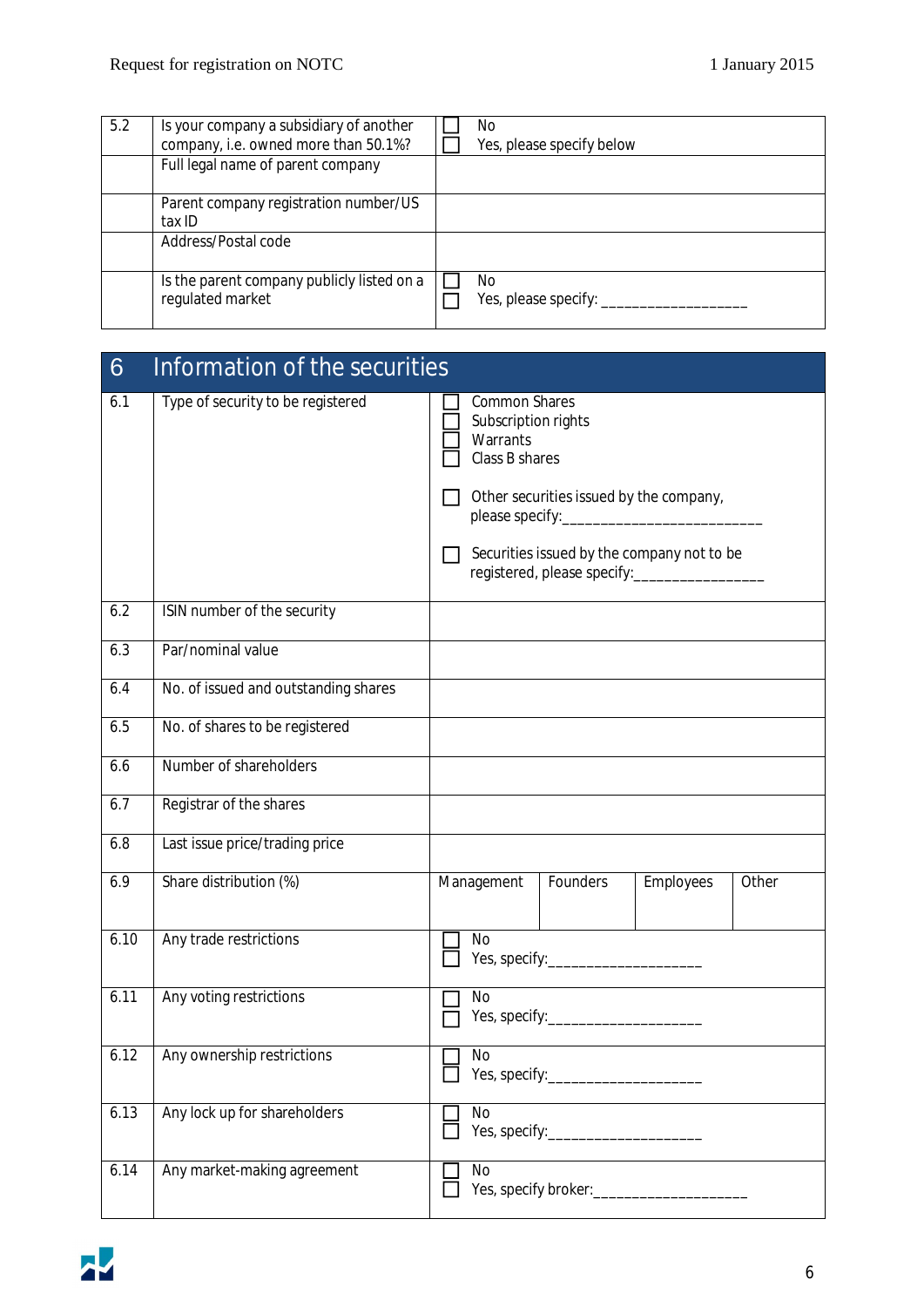| $\overline{7}$ | Information on last share issue (last 12 months) |  |
|----------------|--------------------------------------------------|--|
| 7.1            | No of shares issued                              |  |
| 7.2            | Subscription price                               |  |
| 7.3            | Type of share capital increase                   |  |
| 7.4            | Time of issuance                                 |  |

## 8 Purpose of the registration on NOTC

Please provide a description of the purpose of the registration.

| <b>Other</b><br>9 |                                                 |  |
|-------------------|-------------------------------------------------|--|
|                   | Please check box for the sector of the company. |  |
|                   | Real estate                                     |  |
|                   | Trade                                           |  |
|                   | Industry                                        |  |
|                   | It and communication                            |  |
|                   | Media/Publishing                                |  |
|                   | Offshore/Shipping/Transport                     |  |
|                   | Entertainment/Sport                             |  |
|                   | Other (please state sector)                     |  |